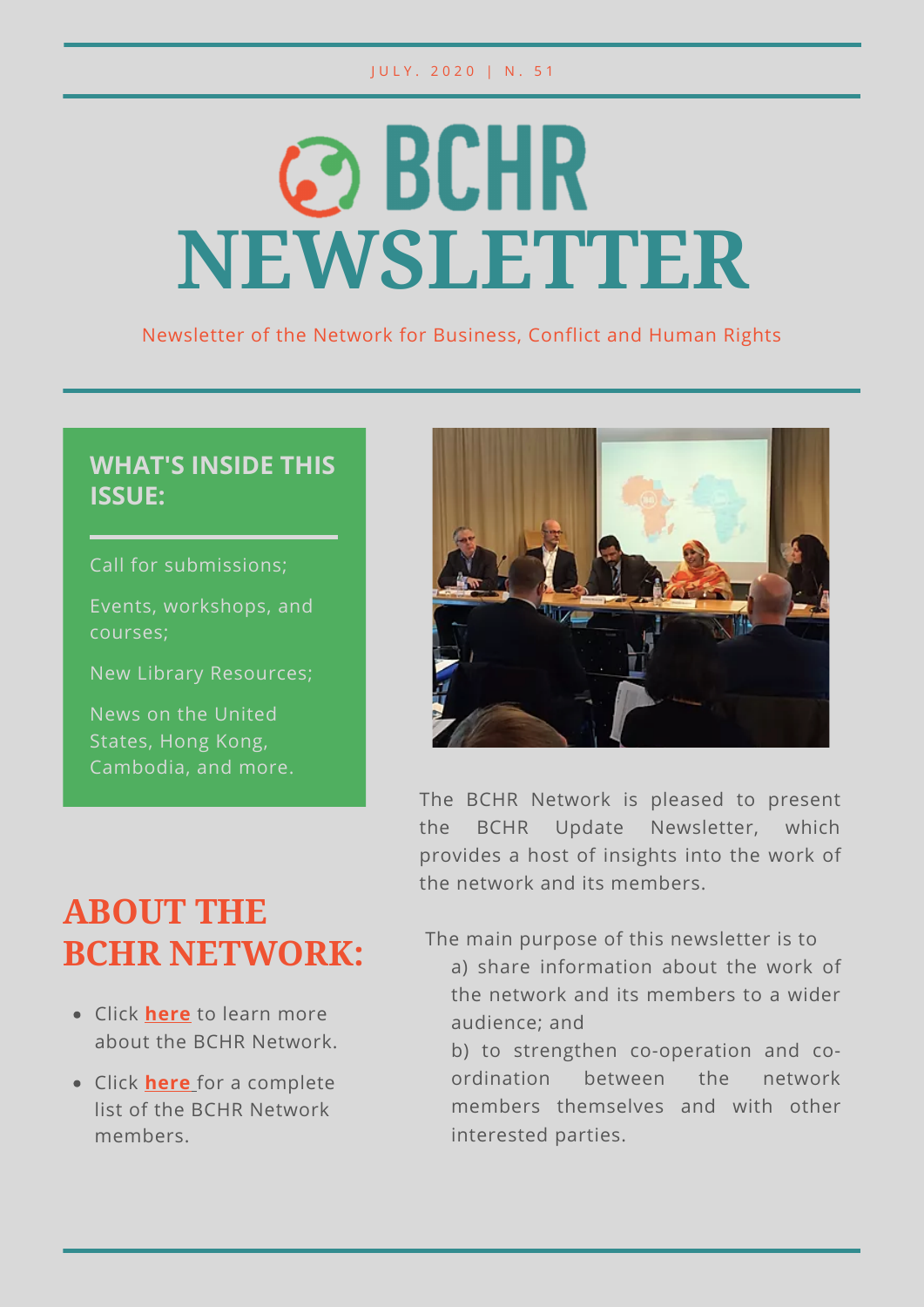# **INDEX / NEWSLETTER**

| 1. ANNOUNCEMENTS                         | pg3     |
|------------------------------------------|---------|
| a. Public consultations, call for papers | pg3     |
| b. Events, workshops and courses         | pg4     |
| c. New Library Resources                 | pg7     |
| <b>3.INTERNATIONAL NEWS</b>              | pg8     |
| <b>4. BLOGS AND OPINIONS</b>             | pg11    |
| 5. SHARING AND POSTING MATERIALS         | pg13    |
| <b>6. ABOUT OUR NETWORK</b>              | $pg$ 14 |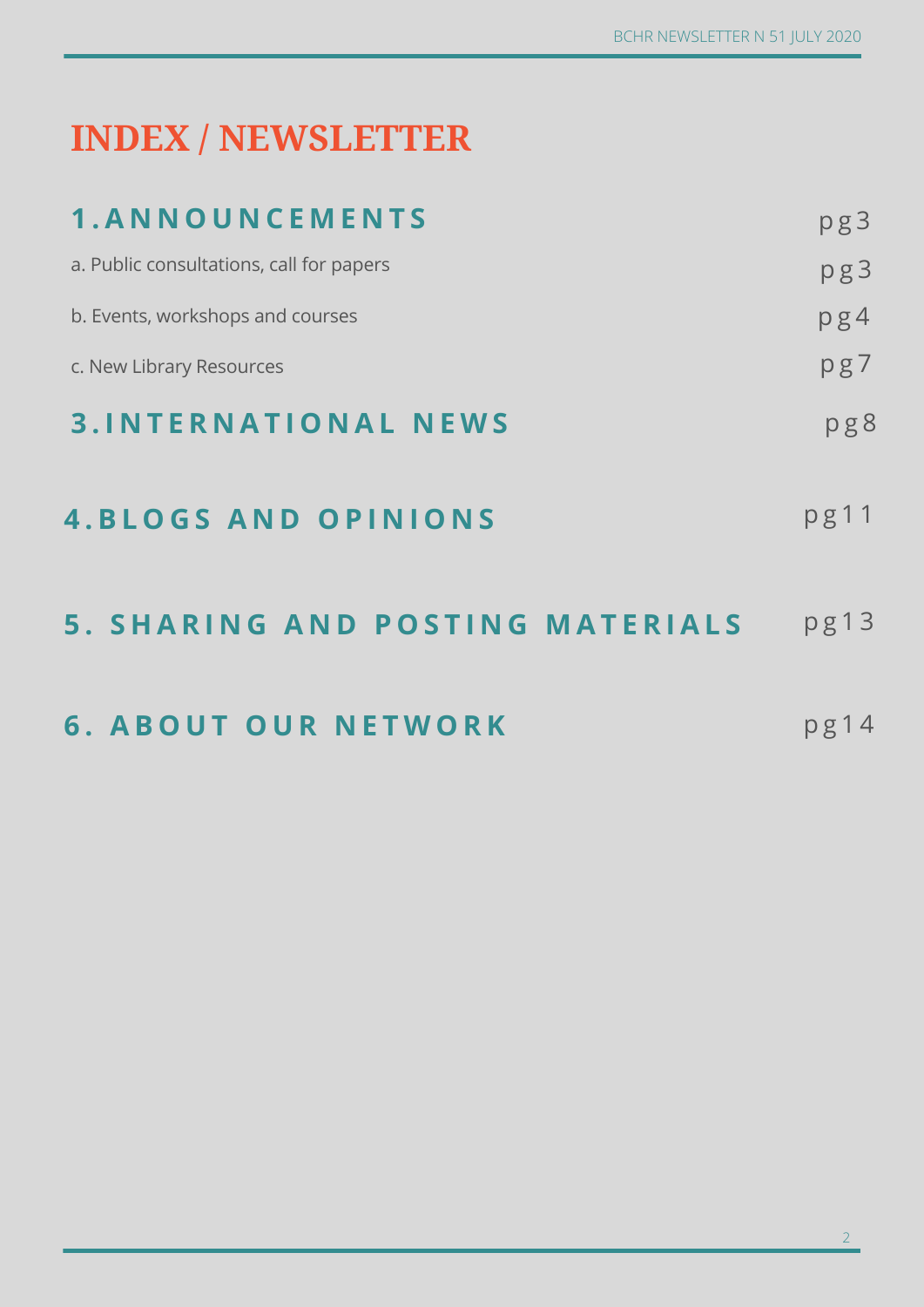# **ANNOUNCEMENTS**

## **CALL FOR PAPERS**

#### **T***rade, Law, and Development*

**Deadline:** The last date for submissions is 15 August 2020.

The Board of Editors of *Trade, Law and Development* is pleased to invite original, unpublished manuscripts for publication in the Winter '20 Issue of the Journal (Vol. 12, No. 2) in the form of 'Articles', 'Notes', 'Comments' and 'Book Reviews'. Manuscripts received by 15 August 2020 pertaining to any area within the purview of international economic law will be reviewed for publication in the Winter '20 issue. *Trade, Law and Development* seeks to generate and sustain a constructive and democratic debate on emergent issues in international economic law and to serve as a forum for the discussion and distribution of ideas.

Manuscripts may be submitted via e-mail or ExpressO.

For further information about the Journal, please click **here**. For submission guidelines, please click here. In case of any queries, please feel free to contact us at: **editors@tradelawdevelopment.com.** To view the original call for submissions, click **here.**

#### *The Canadian Journal of Human Rights*

**Deadline:** Manuscripts are read and considered on a rolling basis for current and future volumes.

The *Canadian Journal of Human Rights* is now inviting submissions for its ninth volume. The journal is a peer-reviewed forum for scholars to explore concerns in human rights and humanitarian law and policy relevant to Canadian society. The CJHR welcomes submissions of articles from scholars from diverse backgrounds of academic engagement. Please contact us in advance if you are interested in submitting a book review. Articles are published online as completed and in print at year end. All articles and book reviews will be made available pursuant to our Open Access Policy. For our submission requirements, please visit our **website.** CJHR does not accept submissions that are being considered by other journals or law reviews.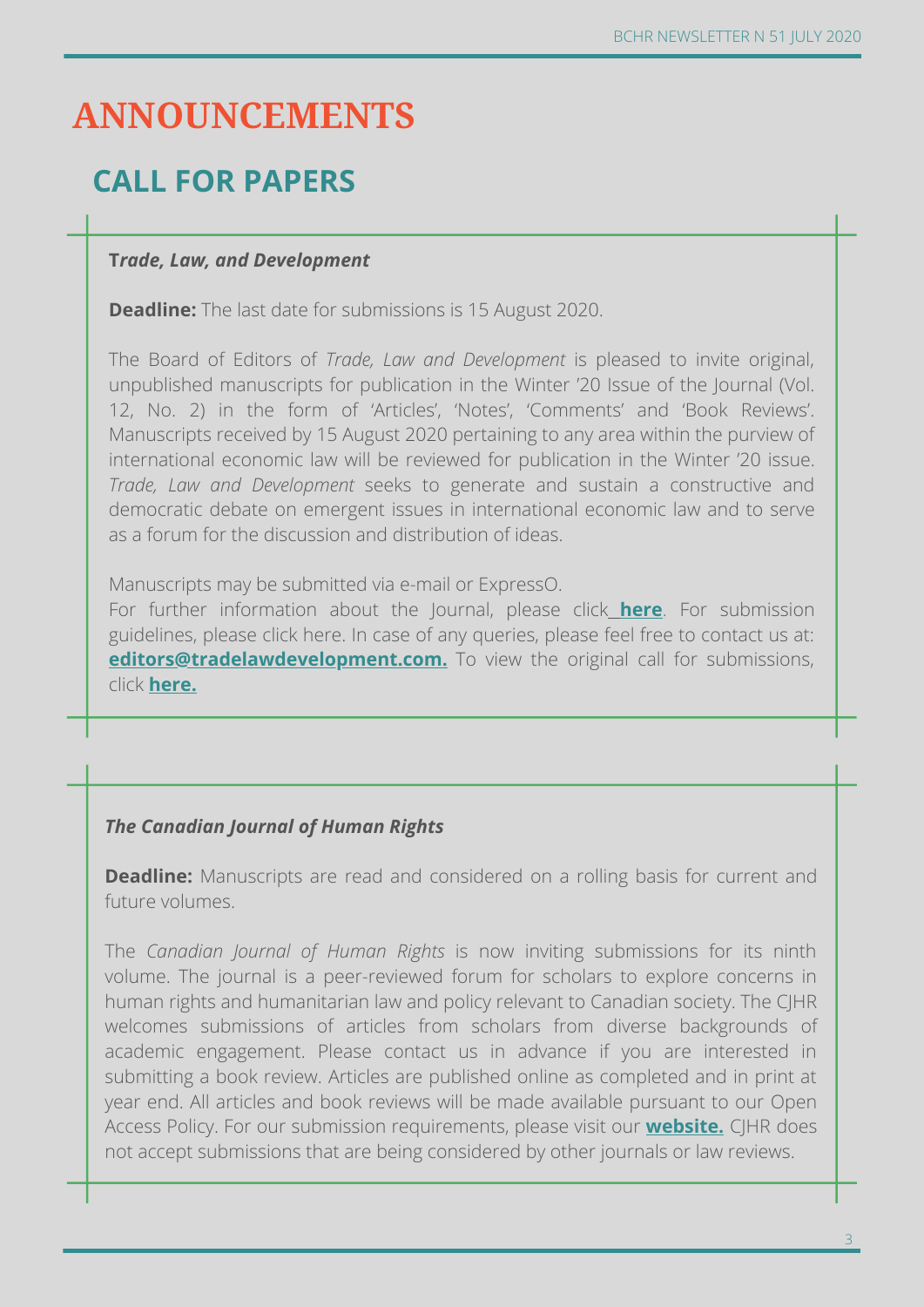Kindly send article manuscripts, including an abstract of no more than 150 words, via e-mail as attachments in Word to:

Dr. Donn Short, Editor-in-Chief Canadian Journal of Human Rights **cjhr@umanitoba.ca**

Authors should include full contact information (name, institution, mailing address, telephone) in the body of the e-mail.

#### **EVENTS, WORKSHOPS AND COURSES**

#### **NO WARMING, NO WAR: CONNECTING MILITARISM WITH THE CLIMATE CRISIS**

**Date:** July 27, 2020 **Time:** 8:00pm – 9:30pm EDT **Hosted by:** The Institute for Policy Studies **Co-Sponsored by:** The Leap, Climate Mobilization, and the Mexican Network of

Register by completing **this form.**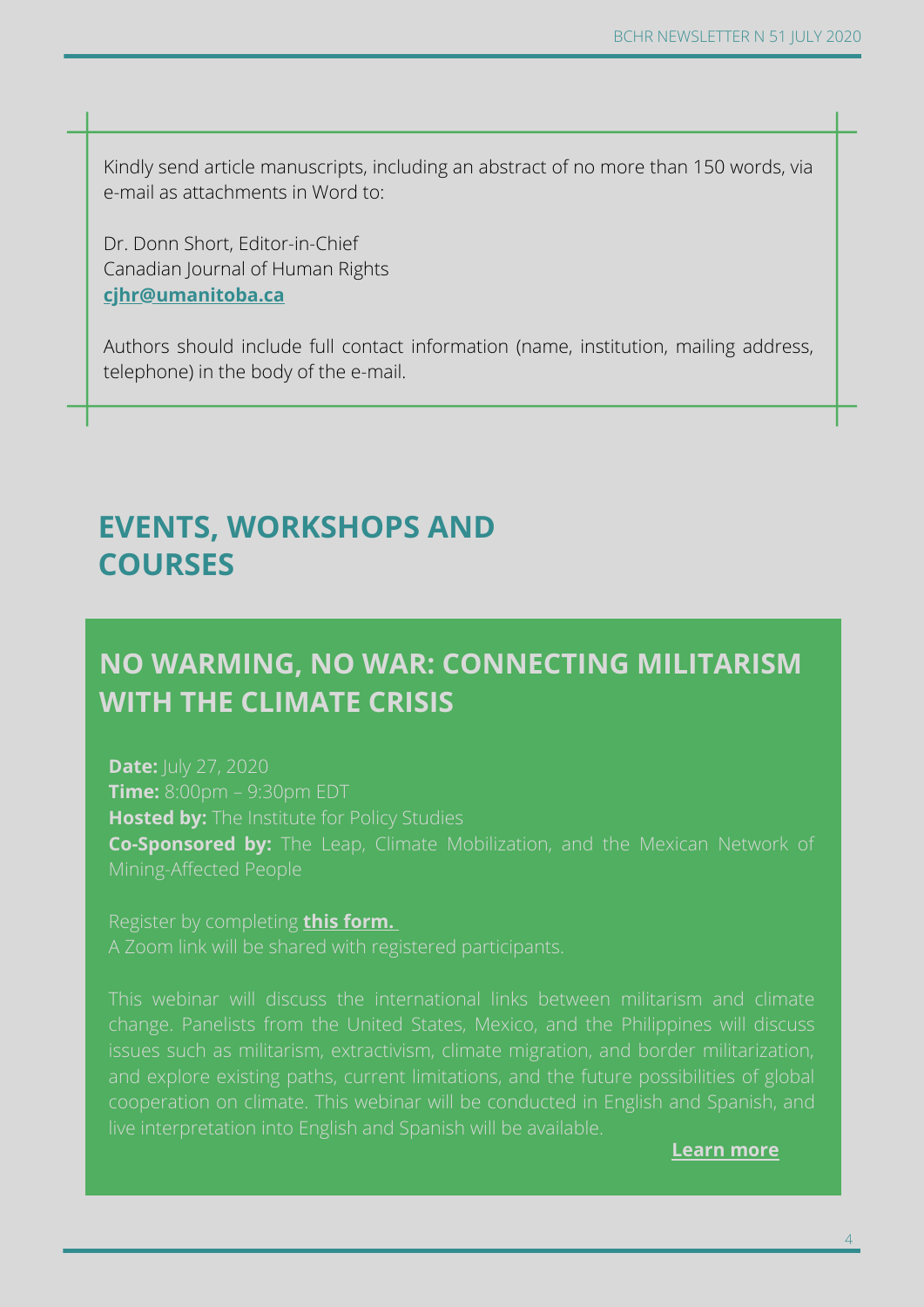## **HONG KONG'S NATIONAL SECURITY LAW: IMPLICATIONS FOR COMPANIES AND THEIR HUMAN RIGHTS RESPONSIBILITIES**

**Date:** July 30th, 2020 **Time:** 8:00pm – 9:30pm HKT **Hosted by:** Public Law and Human Rights Forum of City University of Hong Kong

**jcyfun@cityu.edu.hk**.

international human rights responsibilities, including the UN Guiding Principles on

**Learn more**

#### **THE DIGITAL DIALOGUE SERIES ON CRSV**

**Date:** TBD, but a webinar will be hosted monthly from September 2020 to February 2021

**Hosted by:** The UN Team of Experts on the Rule of Law and Sexual Violence in Humanitarian Initiative, the School of Transnational Governance at the European

Registration links will be updated **here** before each upcoming webinar.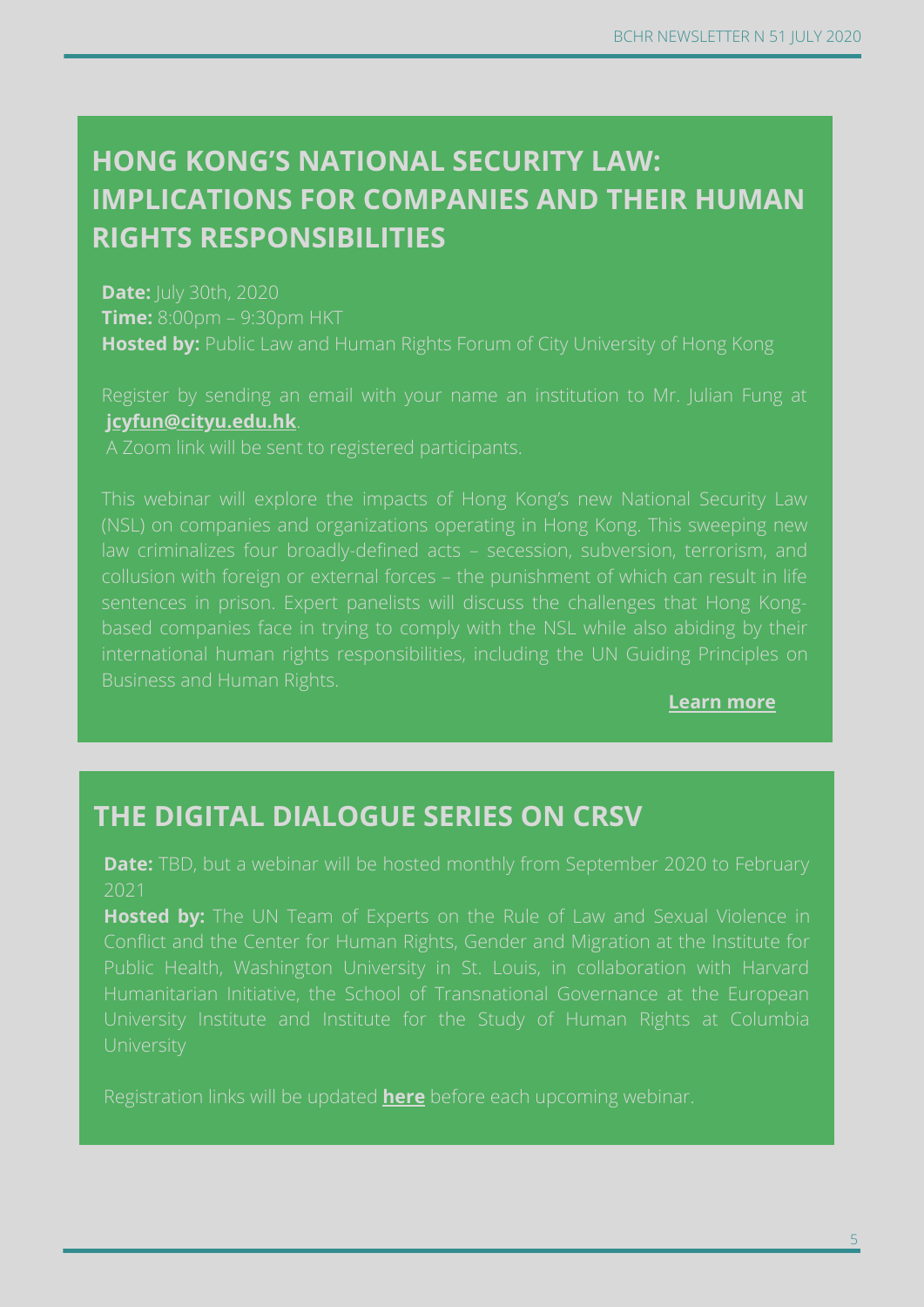International Criminal Justice on Progress and Challenges of National Efforts to practitioners, and policymakers will discuss national accountability efforts in relation and identify future steps to address the biggest challenges in the fight against topics, including: the national prosecution of CRSV in Guatemala and Colombia, judicial avenues to reparations for CRSV victims.

**Learn more**

#### **BOOK LAUNCH: TRANSITIONAL JUSTICE AND CORPORATE ACCOUNTABILITY BELOW**

**Date:** August 11th, 2020 **Time:** 5:00pm (Bogota time) **Hosted by:** Dejusticia and Corporate Accountability Lab

More details for how to join will be made available on the **Corporate Accountability Lab twitter page** closer to the event.

This book launch will celebrate "Transitional Justice and Corporate Accountability This book examines the trials of economic actors who faced prosecution for the Holocaust's crimes against humanity. It further tracks and analyzes similar transitional justice mechanisms for holding economic actors accountable for human significance of the book, and the important role of corporate accountability in transitional justice processes.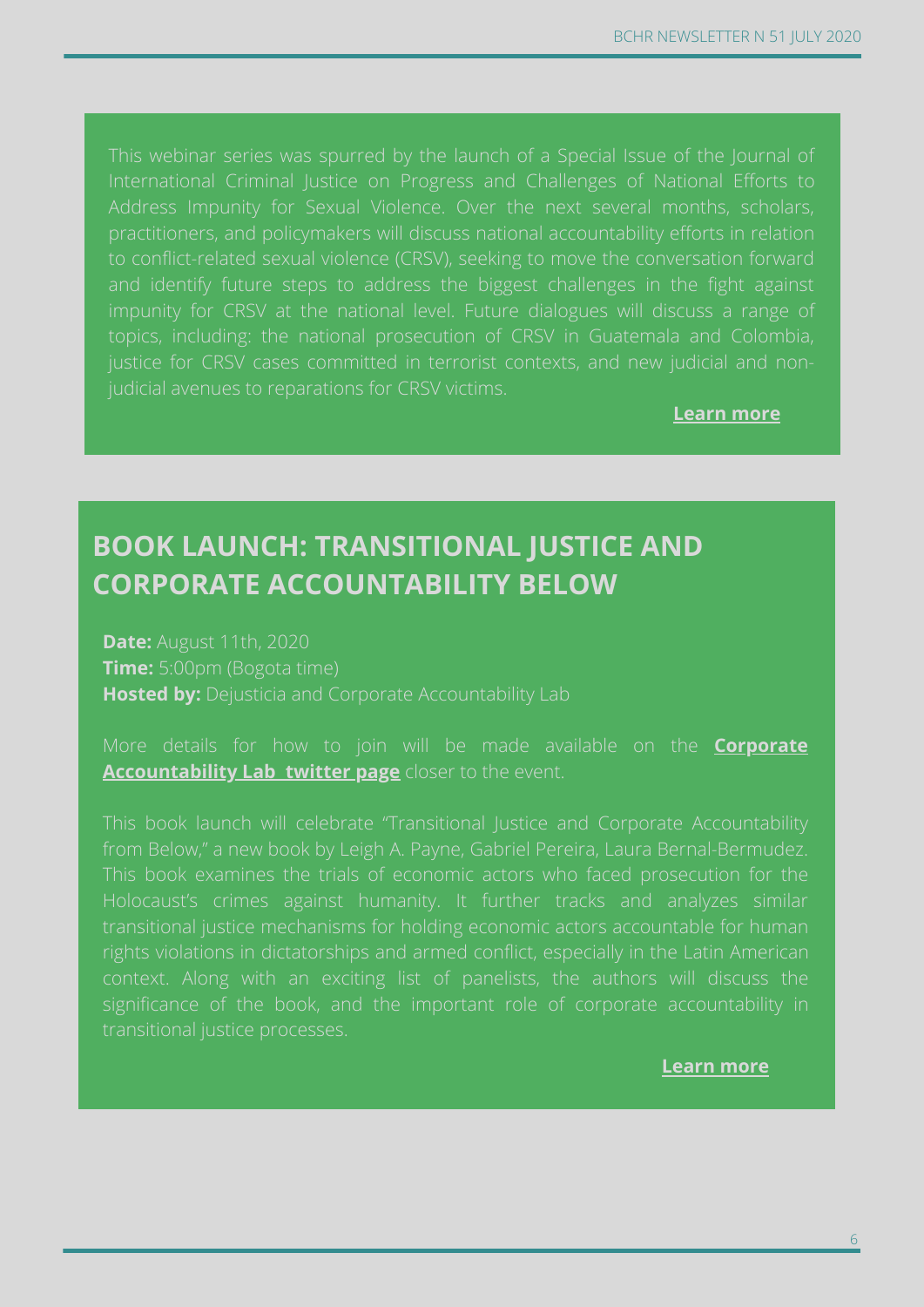**Learn more**

#### **NEW LIBRARY RESOURCES**

## **AUSTRALIAN RED CROSS AND RMIT UNIVERSITY PUBLISH NEW GUIDE FOR BUSINESS IN CONFLICT ZONES**

**Published**: July 2nd, 2020 **Source**: Mirage

The new 'Doing Responsible Business in Armed Conflicts' guide outlines some of the risks, rights and responsibilities that businesses should address when operating in conflict-affected regions. This publication can be quite helpful for managers and executives. In particular, it can provide an overview of international humanitarian law and enable companies to plan and execute operations that respect international standards.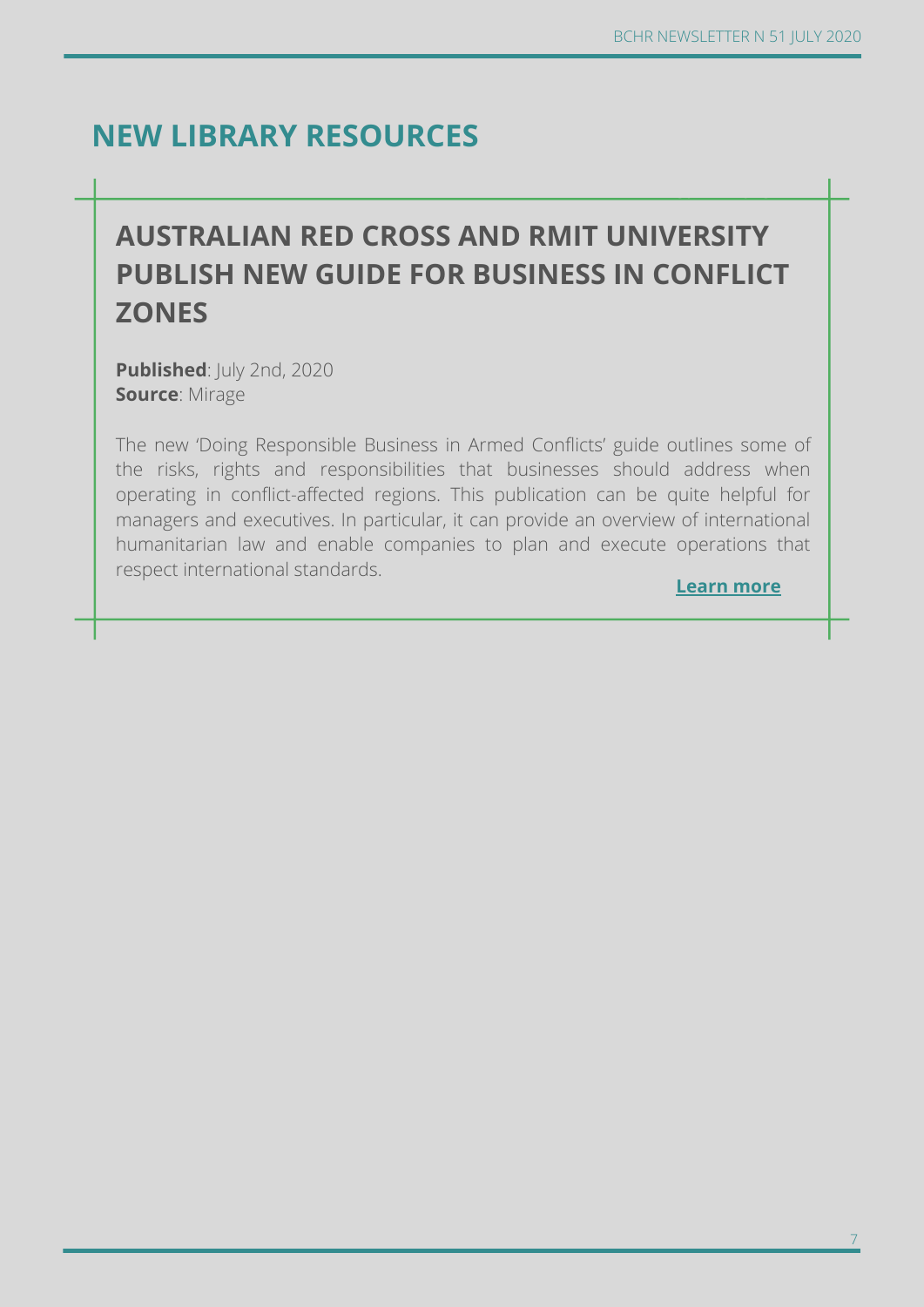# **INTERNATIONAL NEWS**

### **UNITED STATES: SUPREME COURT TO MAKE SEMINAL JUDGEMENT ON CORPORATE ACCOUNTABILITY**

**Published:** July 2nd, 2020 **Author**: Avery Kelly **Source:** Corporate Accountability Lab

The US Supreme Court will review a 2018 Ninth Circuit decision regarding Nestle SA and Cargill Inc. Back in 2015, both companies had been sued under the Alien Tort Statute (ATS) for perpetuating forced child labor in their Ivorian supply chains. In 2018, the Ninth Circuit upheld aiding and abetting as a liability under the ATS. The Supreme Court's decision to review this case now, poses a significant threat to accountability of corporations for human rights abuses abroad.

**Learn more**

## **HONK KONG: GROWING UNEASE ABOUT CHINA'S PLANNED NATIONAL SECURITY LAW FROM THE INTERNATIONAL COMMUNITY**

**Published: June-July, 2020 Source**: Business & Human Rights Resource Center

This past May, China approved a resolution to impose national security law on Hong Kong. The law would not only violate the 1984 Sino-British Joint Declaration and 'One Country, Two Systems' governance framework, but also undermine individual freedoms. For these reasons; actors in the business sector like Federated Hermes or Aviva investors have publicly expressed their disagreement with Chinese intervention in Hong Kong. WhatsApp, Telegram, Google and Facebook have also paused the processing of government requests for user data in the region. In the public sector, UN experts have called for decisive measures to protect fundamental freedoms in China. Moreover, the US Senate has passed bipartisan legislation to impose sanctions on people or companies that back restrictions to Hong Kong's autonomy.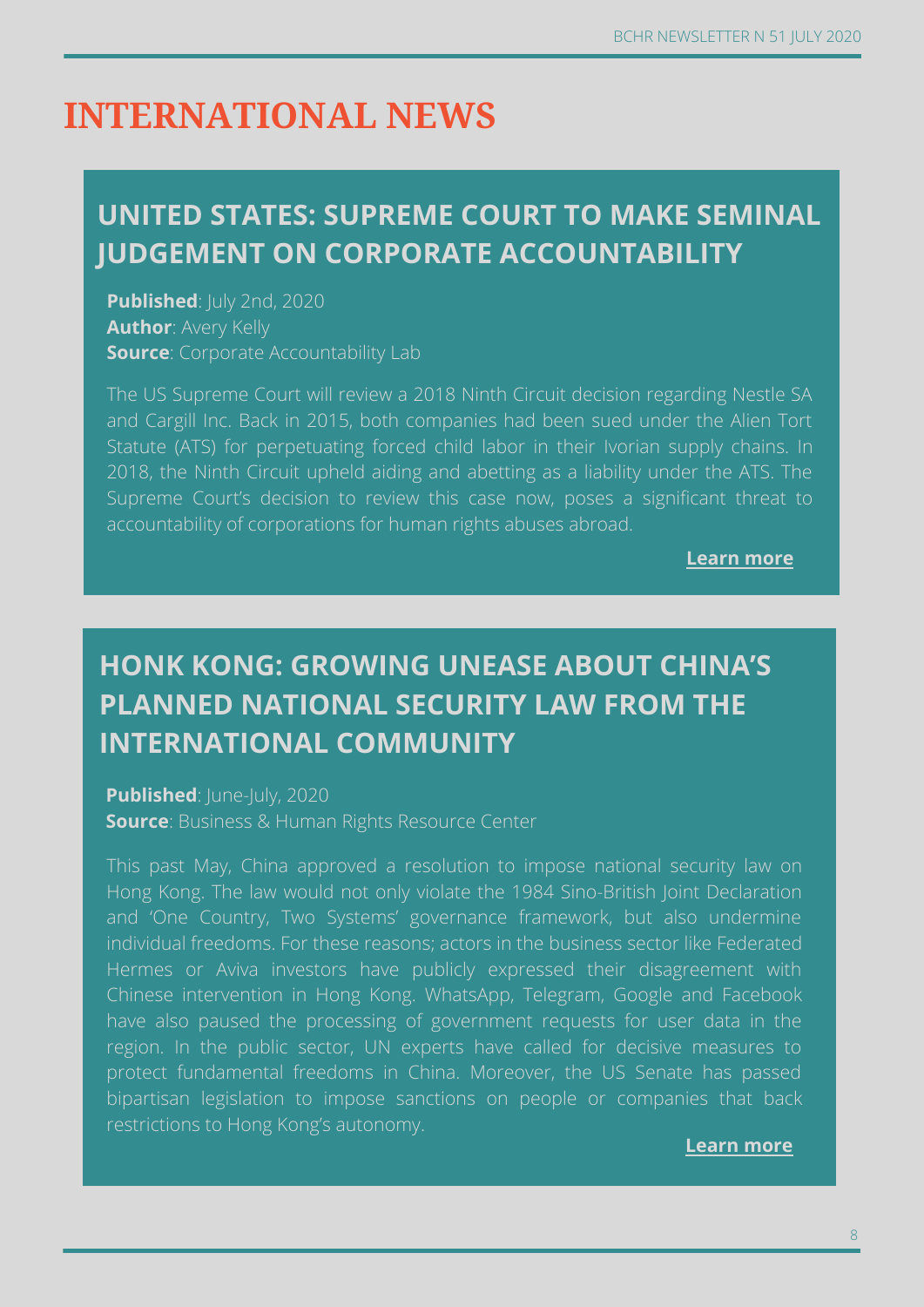#### **CAMBODIA: COVID-19 OUTBREAK RAISES SERIOUS CONCERNS OVER WORKERS' RIGHTS**

#### **Published: June-July, 2020**

**Source**: Business & Human Rights Resource Center

For the past few months, Southeast-Asian workers have been facing numerous human rights challenges. Notably, Cambodia is grappling with the suspension of over 400 factories; a rise of at least 150,000 unemployed people; protests demanding delayed furlough wages; and accusations of union busting by independent unions. The Cambodian garment and tourism industries are unlikely to recover until retail sales in Europe and North America resume. More alarmingly, a recent joint briefing paper between the Camodian Alliance of Trade Unions (CATU), the Center for Alliance of Labor and Human Rights (CENTRAL) and the Cambodian League for the Promotion and Defense of Human Rights (LICADHO) suggests that the vast majority of Cambodian factory workers are highly indebted and hence at the mercy of micro-loan providers.

**Learn more**

## **FACEBOOK ACCUSED OF BEING "A BREEDING GROUND FOR RACIAL HATE GROUPS" IN ONGOING ADVERTISING BOYCOTT**

**Published**: July 3rd, 2020 **Author**: Nancy Scola **Source: Politico** 

On June 17th, a coalition of civil rights organizations asked companies to temporarily halt advertising on Facebook. Over 800 advertising companies have already joined this boycott under the hashtag #StopHateForProfit, with the aim of fighting what president of the NAACP Derrick Johnson calls "a breeding ground for racial hate groups." So far, the social media giant has not made any major concessions, and the StopHateForProfit campaign keeps condemning Facebook for not taking strong actions against hate speech on its platform. In the aftermath of the George Floyd protests and a few months away from presidential elections in the United States, StopHateForProfit is gaining considerable momentum.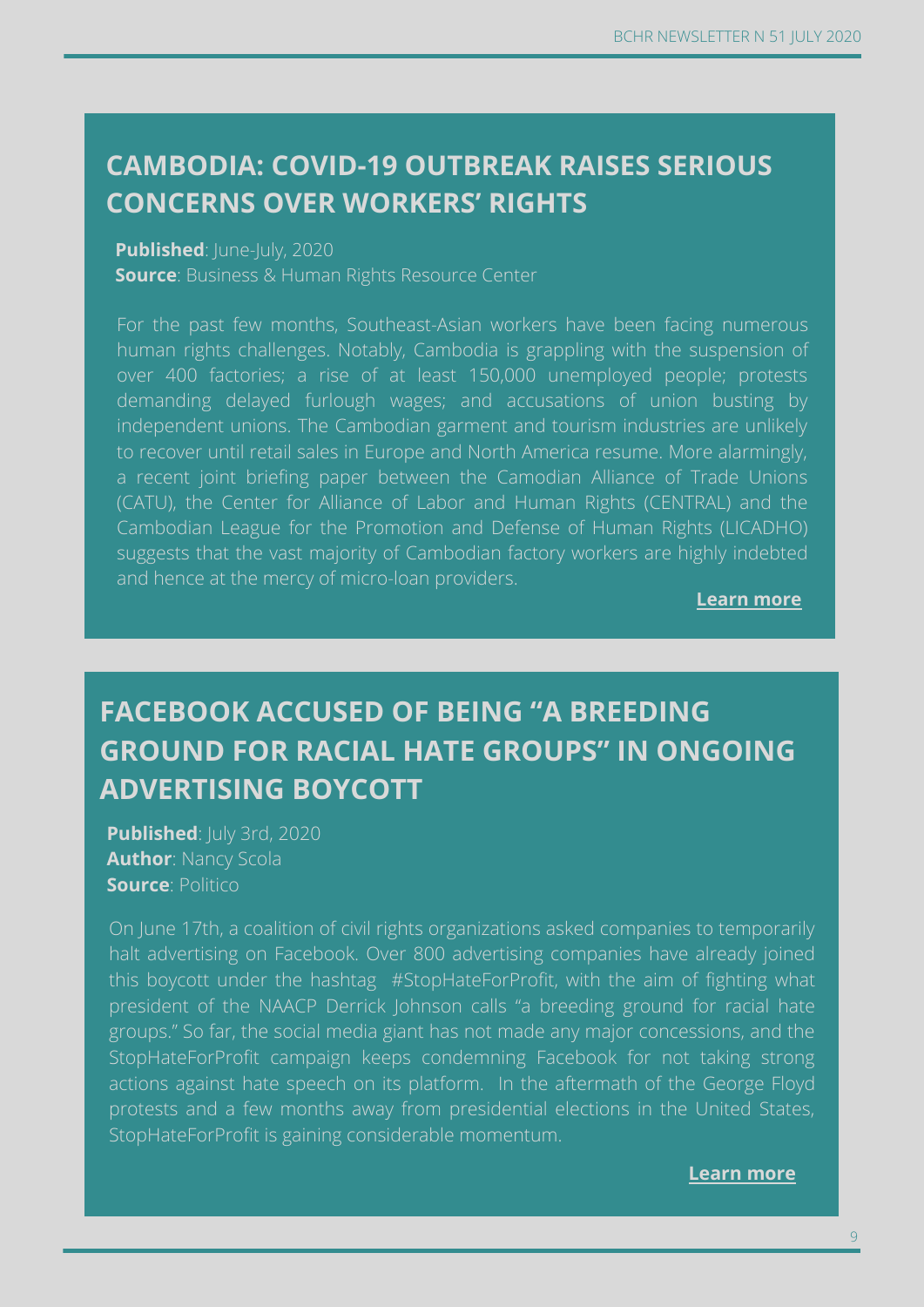#### **HIGH HOPES FOR BUSINESS AND HUMAN RIGHTS AS GERMANY ASSUMES THE PRESIDENCY OF THE COUNCIL OF THE EU**

**Published:**  $|$ uly 1st, 2020 **Source: Federal Foreign Office** 

Germany has taken over the six-month Presidency of the Council of the EU this past July 1st. The Programme for Germany's Presidency outlines strategies for sustainable economic and social recovery from the coronavirus pandemic. These include commitments to follow the 2030 Agenda for Sustainable Development and the Sustainable Development Goals (SDGs), to discuss the Commission's proposal for a minimum wage and social partnership framework, and to actively support young people entering the labor market. Altogether, the new Presidency can hopefully lay the groundwork for a more solidary and socially cohesive EU.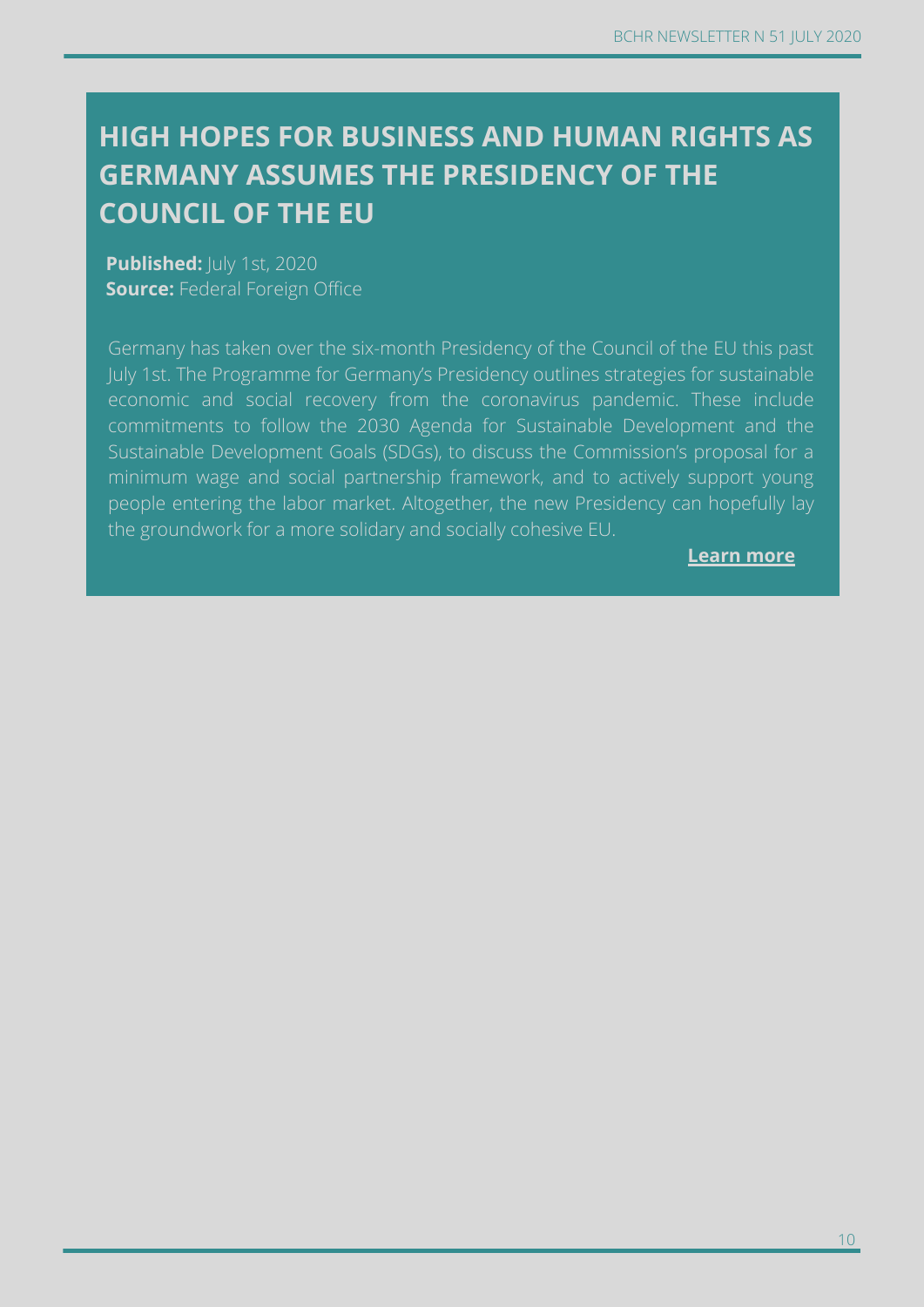# **BLOGS AND OPINIONS**

#### **THREAT OF ANNEXATION SHOULD SPUR CORPORATE HR DUE DILIGENCE ACROSS OCCUPIED TERRITORIES**

**Published:** June 4th, 2020 **Author**: Marya Farah **Source**: Business & Human Rights Resource Centre

With Israel's expected annexation of parts of the West Bank, businesses operating in the area should take not that they will likely come under greater human rights scrutiny. While the United States and European Union member countries have issued disparate guidance to businesses operating in occupied territory, the UN Working Group on Business and Human Rights has repeatedly underscored the need for coherent human rights due diligence in situations of occupation. Businesses must ensure that they play a positive role in the well-being of an occupied territory, instead of fueling and profiting from the unjust administration of the territory.

**Learn more**

## **MINING ON INDIGENOUS TERRITORIES BRINGS ECOLOGICAL DEVASTATION, LAND INVASIONS, AND RENEWED CYCLES OF VIOLENCE**

**Published**: July 2nd, 2020 **Author**: Ana Paula Vargas **Source**: Amazon Watch

The Yanomani, an Indigenous community in Brazil's Roraima state, have launched an international campaign to immediately expel 20,000 illegal gold miners from their territory. Tired of the Bolsonaro administration's complicity in the face of illegal mining, the Yanomani have taken matters into their own hands. Their #MinersOutCovidOut campaign calls on the Brazilian government to remove gold miners operating illegally on their territory, aiming to avoid the serious environmental and social harms that come with illegal mining and have long endangered the health of Indigenous communities in the Amazon.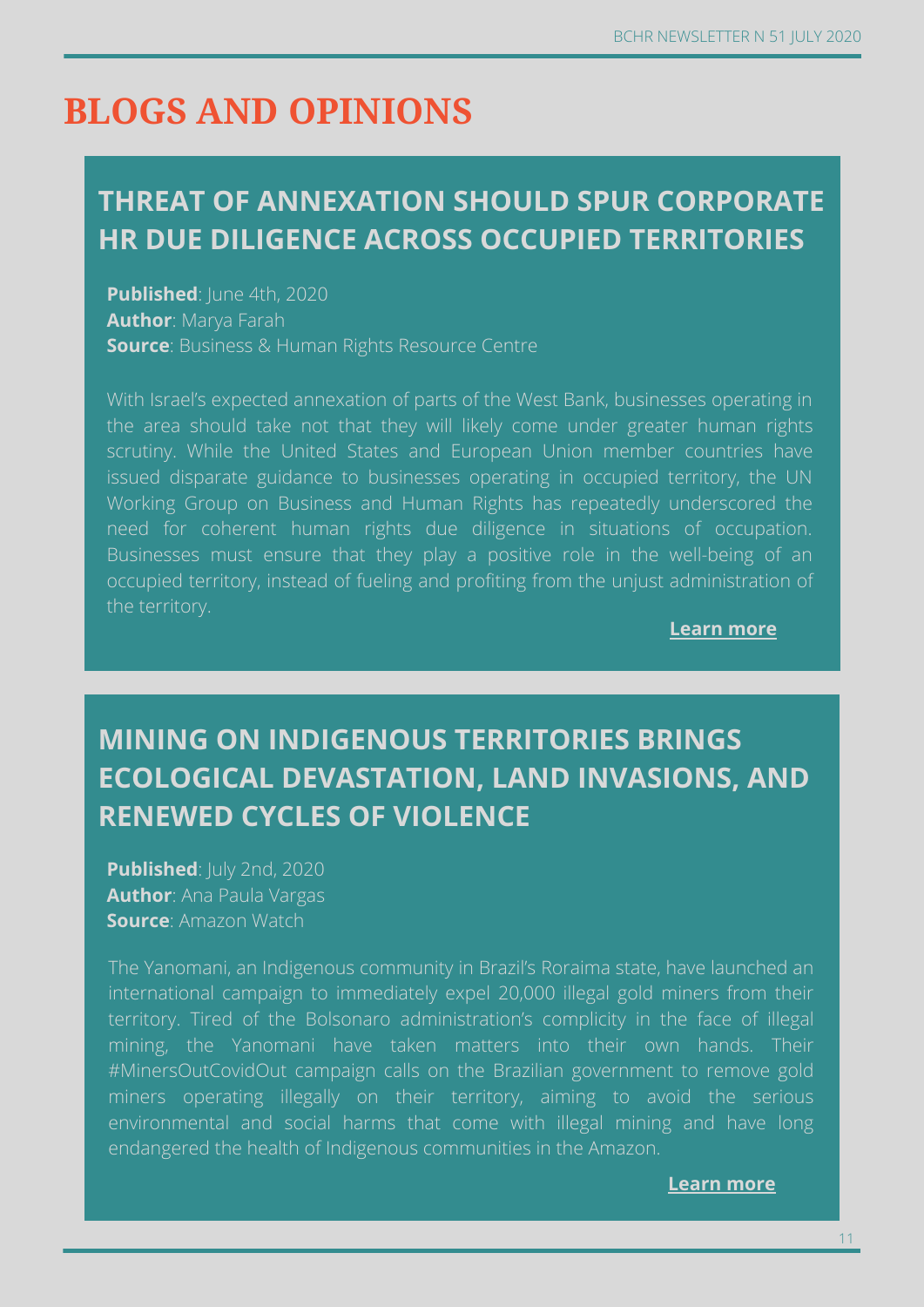#### **COBALT IS CRITICAL TO THE RENEWABLE ENERGY TRANSITION. HOW CAN WE MINIMIZE ITS SOCIAL AND ENVIRONMENTAL COST?**

**Published: June 17th, 2020 Author**: Bianca Nogrady **Source: New Security Beat** 

Various organizations and businesses want to ensure that cobalt – a mineral garnering increasing importance in global markets – does not follow in the footsteps of conflict minerals such as tungsten, tin, tantalum, and gold. In the Democratic Republic of Congo (DRC), where 60 percent of the world's cobalt supply is mined, the environmental and human health impacts of cobalt mining are staggering. For these reasons, organizations and businesses are looking more closely at the sourcing of cobalt, ensuring that it is sourced in an ethical and sustainable manner. The increased monitoring of and pressure on cobalt miners provides hope that environmental and human rights abuses in the industry and in the DRC will not be exacerbated.

**Learn more**

#### **MYANMAR JADE MINE DISASTER HIGHLIGHTS GOVERNMENT INACTION**

**Published**: July 14th, 2020 **Author**: Hanna Hindstrom **Source**: Global Witness

A recent disaster at a jade mine in northern Myanmar killed 174 people, when a pile of mining waste caused massive flooding. For years, armed groups and militarylinked mining groups have operated jade mines in a reckless manner. Despite recent attempts for reform to prevent likely environmental disaster, the Myanmar government has been largely complicit in the continued lawlessness and conflict surrounding the operation of lucrative jade mines. To prevent future deaths, the Myanmar government must commit to an independent investigation of the disaster, new mining regulations, legislation to push the military and armed groups out of extractive industries, and a redistribution of the country's jade wealth for the benefit of the local population.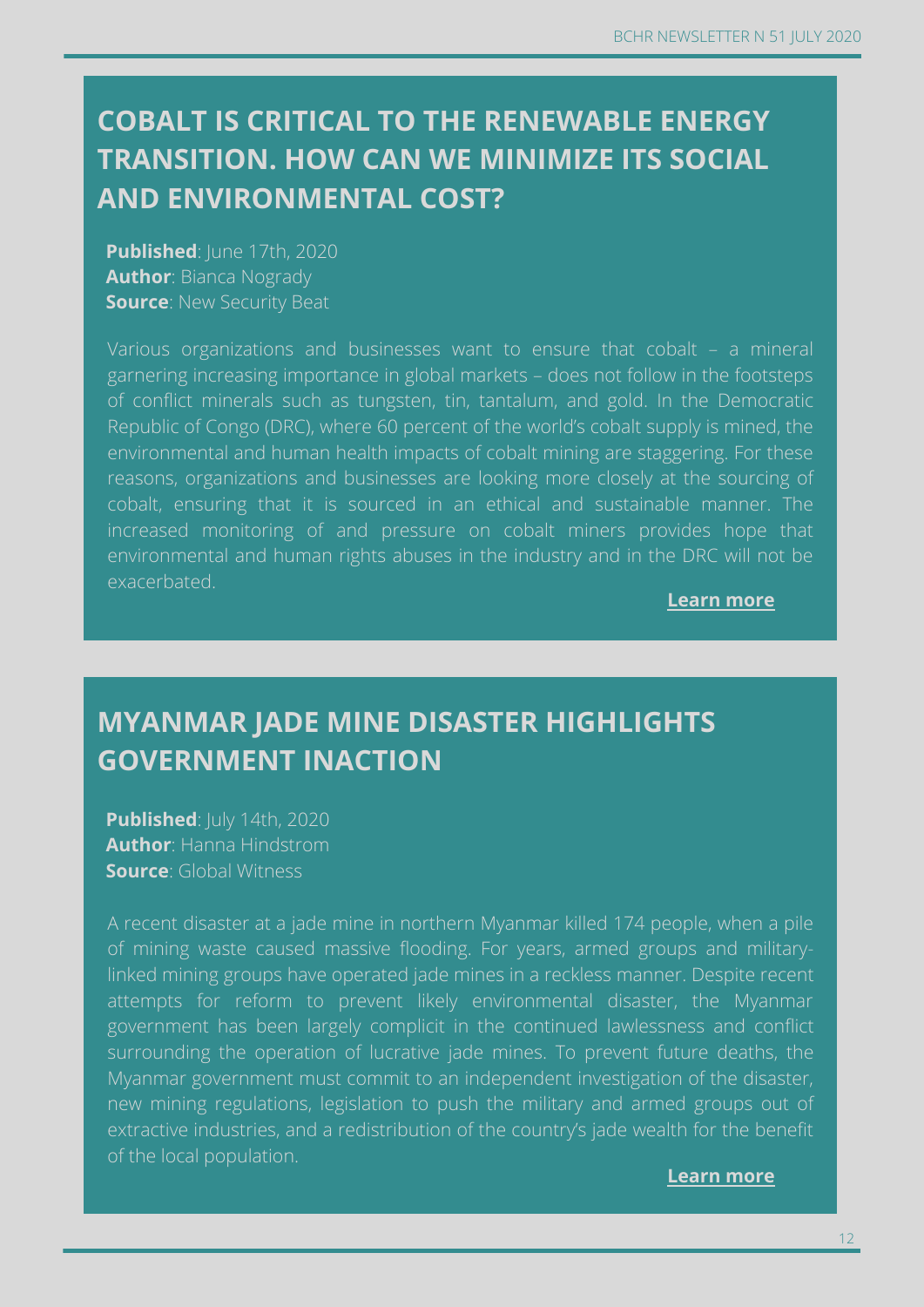# **SHARING AND POSTING MATERIALS**

We very much welcome your comments and suggestions for how the BCHR newsletter can better serve the network's needs and interests as well as those of its members.

We kindly invite you to share this newsletter with academics, NGO and practitioners that might be interested in its content.

If you are interested in contributing to future editions of the newsletter, please do not hesitate to contact us at **maria.prandi@networkbchr.org.**